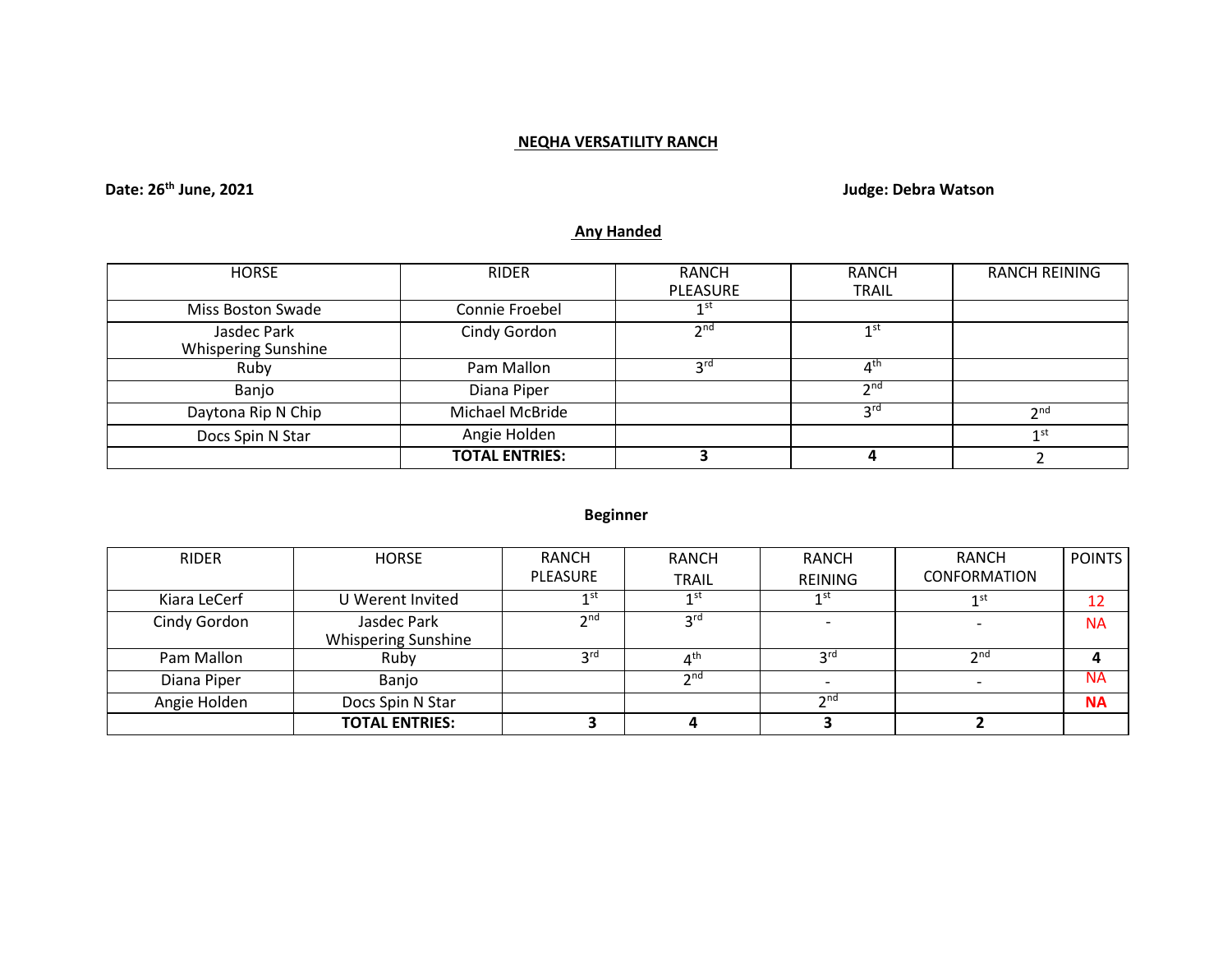#### **Amateur**

| <b>RIDER</b>  | <b>HORSE</b>             | <b>RANCH</b> | <b>RANCH</b> | <b>RANCH</b>   | <b>RANCH</b>        | <b>POINTS</b> |
|---------------|--------------------------|--------------|--------------|----------------|---------------------|---------------|
|               |                          | PLEASURE     | <b>TRAIL</b> | <b>REINING</b> | <b>CONFORMATION</b> |               |
| Maria Jackson | Mornjet Make Me Sum Cash | 1st          | 1st          | 1st            | 1st                 |               |
|               | <b>TOTAL ENTRIES:</b>    |              |              |                |                     |               |

#### **Select Amateur**

| <b>RIDER</b>       | <b>HORSE</b>          | RANCH           | RANCH           | <b>RANCH</b>         | RANCH               | <b>POINTS</b> |
|--------------------|-----------------------|-----------------|-----------------|----------------------|---------------------|---------------|
|                    |                       | <b>PLEASURE</b> | <b>TRAIL</b>    | <b>REINING</b>       | <b>CONFORMATION</b> |               |
| Penny Webb         | Radical Jetstar       | 1st             | 2 <sub>nd</sub> | 1st                  | $\gamma$ nd         |               |
| Sandi Webb         | Peppys Lil Rebel      | າ nd            | 1st             | $\mathbf{\gamma}$ nd | 1 st                |               |
| Michael<br>McBride | Daytona Rip N Chip    |                 | <b>2rd</b>      | ord                  |                     | <b>NA</b>     |
|                    | <b>TOTAL ENTRIES:</b> |                 |                 |                      |                     |               |

#### **Junior Horse**

| <b>RIDER</b> | <b>HORSE</b>                    | RANCH<br>PLEASURE | RANCH<br><b>TRAIL</b> | <b>RANCH</b><br>REINING | RANCH<br><b>CONFORMATION</b> | <b>POINTS</b> |
|--------------|---------------------------------|-------------------|-----------------------|-------------------------|------------------------------|---------------|
| Sandi Webb   | Peppys Lil Rebel                |                   |                       |                         |                              |               |
|              |                                 |                   |                       |                         |                              |               |
|              |                                 |                   |                       |                         |                              |               |
|              |                                 |                   |                       |                         |                              |               |
|              | <b>TOTAL</b><br><b>ENTRIES:</b> |                   |                       |                         |                              |               |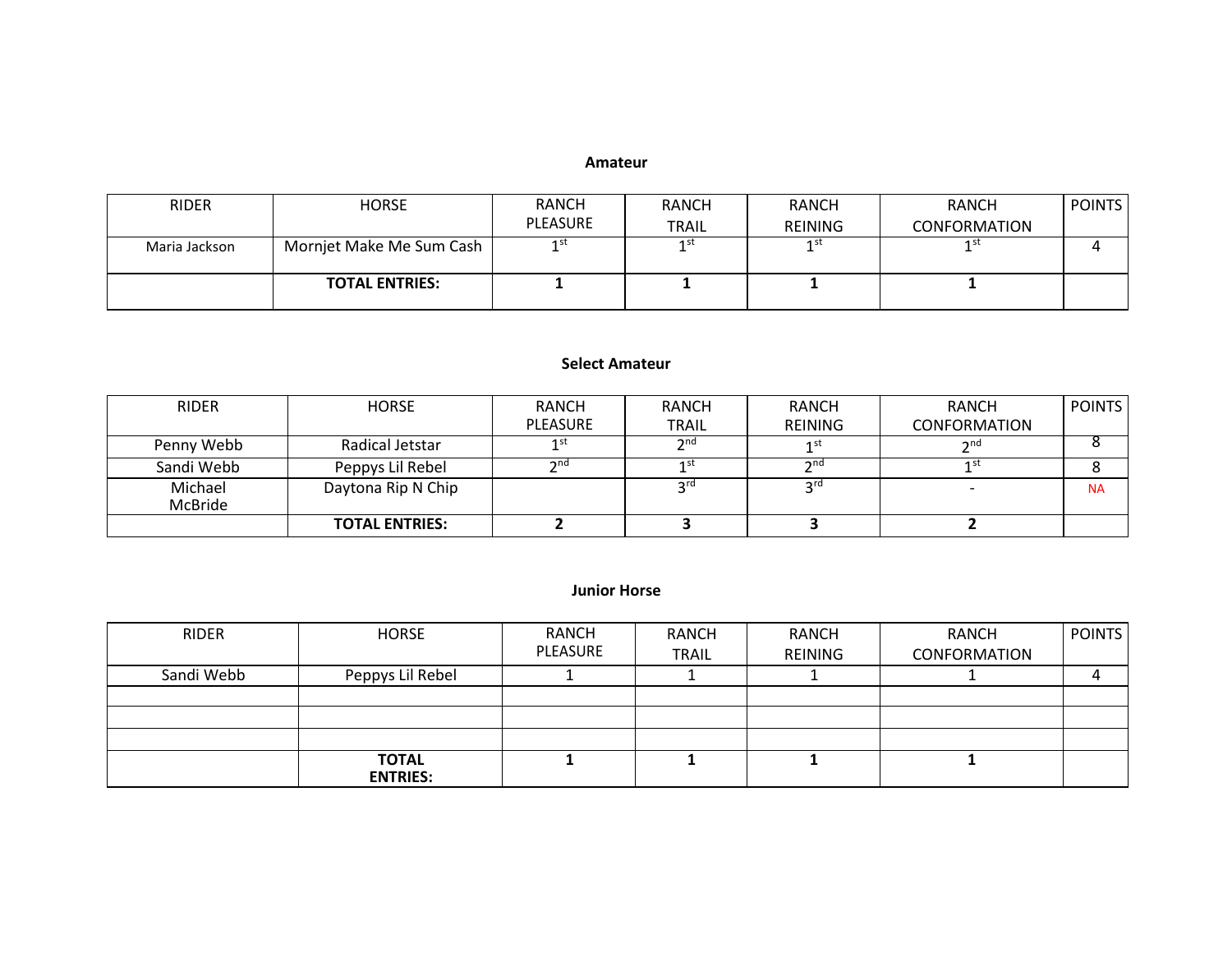#### **Senior Horse**

| <b>HORSE</b>             | <b>RIDER</b>          | RANCH                            | <b>RANCH</b>    | RANCH REINING                    | <b>RANCH</b>           | <b>POINTS</b> |
|--------------------------|-----------------------|----------------------------------|-----------------|----------------------------------|------------------------|---------------|
|                          |                       | <b>PLEASURE</b>                  | <b>TRAIL</b>    |                                  | <b>CONFORMATION</b>    |               |
| SSP Elegant Lady         | Allan Briskey         | 1 st                             | 1st             | 2 <sub>nd</sub>                  | 1 st                   | 15            |
| Radical Jetstar          | Penny Webb            | 2n <sub>0</sub>                  |                 |                                  |                        | <b>NA</b>     |
| Mornjet Make Me Sum Cash | Maria Jackson         | 2rd                              | 2 <sub>nd</sub> | 1st                              | $\mathbf{\Im}$ nd      | 12            |
| Miss Boston Swade        | Connie Froebel        | $\mathbf{\Lambda}^{\texttt{th}}$ | ົງ rd           | ⊃rd                              | $\Lambda$ <sup>u</sup> |               |
| U Werent Invited         | <b>Huw Barratt</b>    | ∟⊏th                             |                 | $\mathbf{\Lambda}^{\textsf{th}}$ | rdی c                  |               |
|                          | <b>TOTAL ENTRIES:</b> |                                  |                 |                                  |                        |               |

## **All Age**

| <b>HORSE</b>             | <b>RIDER</b>          | RANCH<br>PLEASURE    | <b>RANCH TRAIL</b> | RANCH REINING | RANCH<br>CONFORMATION | <b>POINTS</b> |
|--------------------------|-----------------------|----------------------|--------------------|---------------|-----------------------|---------------|
| SSP Elegant Lady         | Allan Briskey         | 1 st                 | $\gamma$ nd        | 1 SI          | 1 Sเ                  |               |
| Morniet Make Me Sum Cash | Maria Jackson         | $\mathsf{\gamma}$ nd |                    | $\gamma$ nd   | $\mathsf{\gamma}$ nd  |               |
| Radical Jetstar          | Penny Webb            | <b>2rd</b>           |                    |               |                       | <b>NA</b>     |
|                          | <b>TOTAL ENTRIES:</b> |                      |                    |               |                       |               |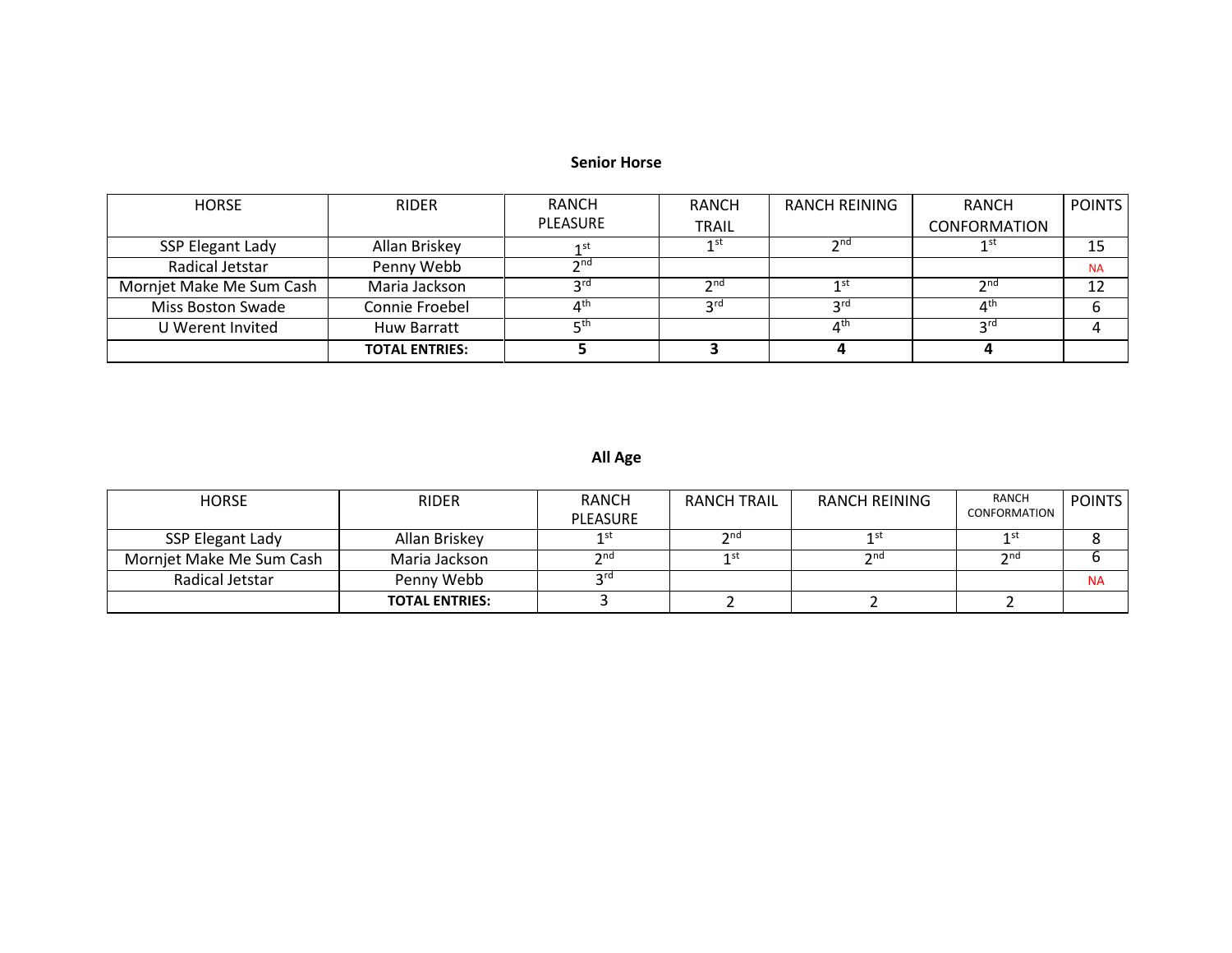#### NEW ENGLAND QUARTER HORSE ASSOCIATION

Saturday 26th June

Judge: Debra Watson

|                          |                                          | <b>PERFORMANCE</b>                                                             |                                                                                              |                                               |
|--------------------------|------------------------------------------|--------------------------------------------------------------------------------|----------------------------------------------------------------------------------------------|-----------------------------------------------|
| 28                       | <b>RANCH RIDING</b><br><b>CLASS:</b>     | Any handed                                                                     |                                                                                              |                                               |
|                          | <b>PLACING</b>                           | <b>HORSES NAME IN FULL</b>                                                     | <b>RIDER</b>                                                                                 | <b>POINTS</b>                                 |
| BACK#<br>186<br>200      | $\mathbf{1}$<br>$\overline{2}$           | Crumpet<br>Jasdec Park Whispering Sunshine                                     | <b>Trudie Walker</b><br>Cindy Gordon                                                         | 3<br>$\overline{2}$                           |
| 264                      | 3                                        | Daytona Rip N Chip                                                             | Michael McBride<br><b>TOTAL ENTRIES</b>                                                      | $\mathbf{1}$<br>3                             |
| 29<br>BACK#              | <b>CLASS:</b><br><b>PLACING</b>          | <b>Beginner</b><br><b>HORSES NAME IN FULL</b>                                  | <b>RIDER</b>                                                                                 | <b>POINTS</b>                                 |
| 186<br>266<br>207<br>200 | $\mathbf{1}$<br>$\overline{2}$<br>3<br>4 | Crumpet<br>Banjo<br><b>U</b> Werent Invited<br>Jasdec Park Whispering Sunshine | <b>Trudie Walker</b><br>Diana Piper<br>Kiara Le Cerf<br>Cindy Gordon<br><b>TOTAL ENTRIES</b> | 4<br>3<br>$\overline{2}$<br>$\mathbf{1}$<br>4 |
| 31a                      | <b>CLASS:</b>                            | Amateur                                                                        |                                                                                              |                                               |
| BACK#                    | <b>PLACING</b>                           | <b>HORSES NAME IN FULL</b>                                                     | <b>RIDER</b>                                                                                 | <b>POINTS</b>                                 |
| 176                      | $\mathbf{1}$                             | Mornjet Make Me Sum Cash                                                       | Maria Jackson<br><b>TOTAL ENTRIES</b>                                                        | $\mathbf{1}$<br>1                             |
| 31 <sub>b</sub>          | <b>CLASS:</b><br><b>PLACING</b>          | <b>Select Amateur</b><br><b>HORSES NAME IN FULL</b>                            | <b>RIDER</b>                                                                                 | <b>PONTS</b>                                  |
| BACK#<br>183             | $\mathbf{1}$                             | Radical Jetstar                                                                | Penelope Webb                                                                                | $\overline{c}$                                |
| 264                      | $\overline{2}$                           | Daytona Rip N Chip                                                             | Michael McBride<br><b>TOTAL ENTRIES</b>                                                      | $\mathbf 1$<br>$\mathbf{2}$                   |
| 32B<br>BACK#             | <b>CLASS:</b><br><b>PLACING</b>          | <b>Senior Horse</b><br><b>HORSES NAME IN FULL</b>                              | <b>RIDER</b>                                                                                 | <b>POINTS</b>                                 |
| 176<br>183<br>207        | $\mathbf{1}$                             | Mornjet Make Me Sum Cash<br>Radical Jetstar<br><b>U</b> Werent Invited         | Maria Jackson<br>Penelope Webb<br><b>Huw Barratt</b><br><b>TOTAL ENTRIES</b>                 | 3<br>2<br>$\mathbf{1}$<br>3                   |
| 33                       | <b>CLASS:</b><br><b>PLACING</b>          | All Age<br><b>HORSES NAME IN FULL</b>                                          | <b>RIDER</b>                                                                                 | <b>POINTS</b>                                 |
| BACK#<br>176<br>183      | $\mathbf{1}$<br>$\overline{2}$           | Mornjet Make Me Sum Cash<br>Radical Jetstar                                    | Maria Jackson<br>Penelope Webb<br><b>TOTAL ENTRIES</b>                                       | 2<br>$\mathbf{1}$<br>$\overline{2}$           |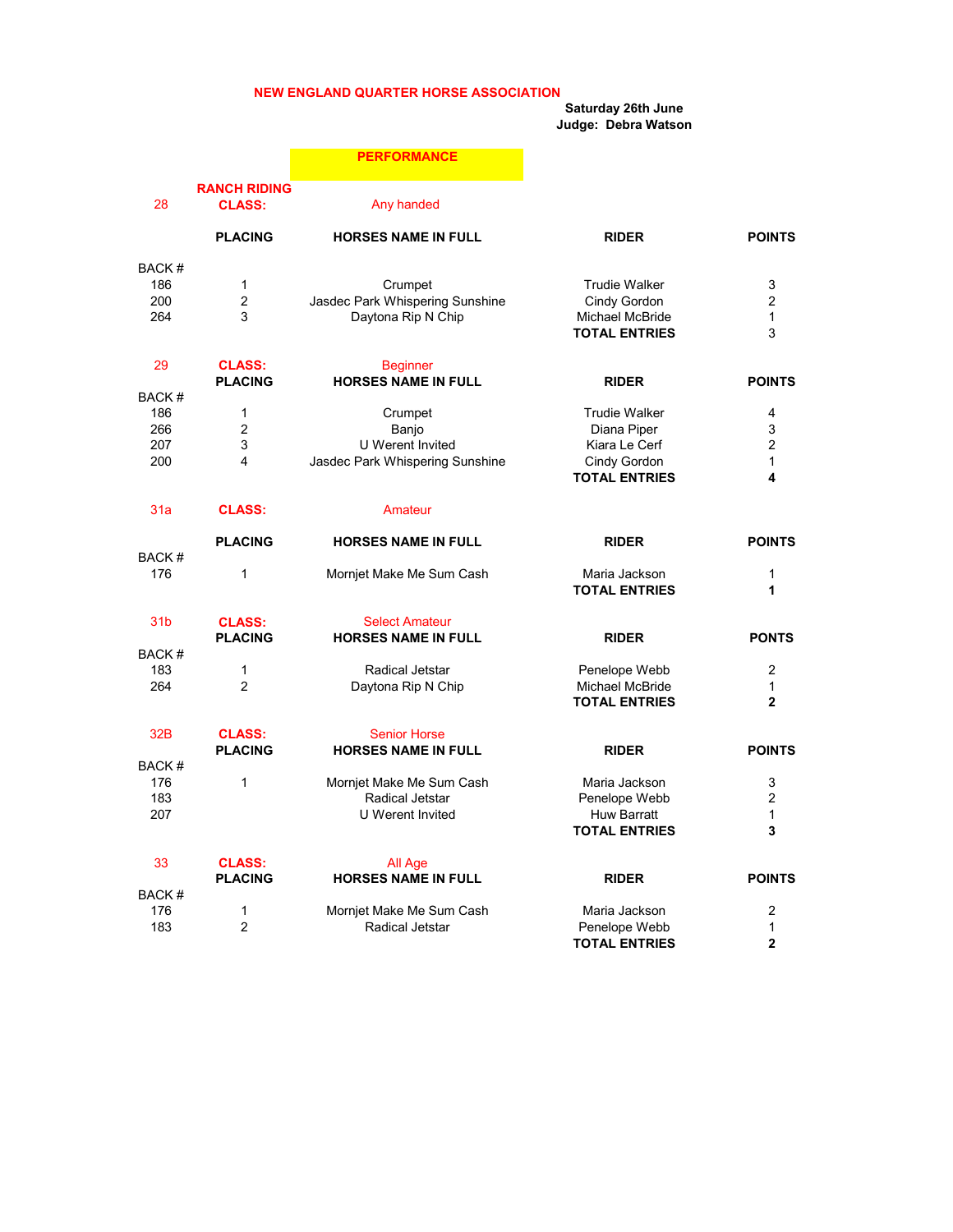| 34           | <b>CLASS:</b><br><b>PLACING</b> | <b>Reining</b><br><b>Any Handed</b><br><b>HORSES NAME IN FULL</b> | <b>RIDER</b>                                 | <b>POINTS</b>     |
|--------------|---------------------------------|-------------------------------------------------------------------|----------------------------------------------|-------------------|
| BACK#        |                                 |                                                                   |                                              |                   |
| 184          | $\mathbf 1$                     | Rat A Tat Tat                                                     | Erin King<br><b>TOTAL ENTRIES</b>            | 1<br>1            |
| 35           | <b>CLASS:</b><br><b>PLACING</b> | <b>Beginner</b><br><b>HORSES NAME IN FULL</b>                     | <b>RIDER</b>                                 | <b>POINTS</b>     |
| <b>BACK#</b> |                                 |                                                                   |                                              |                   |
| 207          | $\mathbf 1$                     | <b>U</b> Werent Invited                                           | Kiara Le Cerf                                | 3                 |
| 184          | $\overline{2}$                  | Rat A Tat Tat                                                     | Erin King                                    | $\overline{2}$    |
| 186          | 3                               | Crumpet                                                           | <b>Trudie Walker</b><br><b>TOTAL ENTRIES</b> | $\mathbf{1}$<br>3 |
| 37a          | <b>CLASS:</b><br><b>PLACING</b> | Amateur<br><b>HORSES NAME IN FULL</b>                             | <b>RIDER</b>                                 | <b>POINTS</b>     |
| BACK#        |                                 |                                                                   |                                              |                   |
| 274          | $\mathbf 1$                     | Lowesoft Goldstar Siroco                                          | Louise Nash<br><b>TOTAL ENTRIES</b>          | 1<br>1            |
| 38a          | <b>CLASS:</b><br><b>PLACING</b> | <b>Junior Horse</b><br><b>HORSES NAME IN FULL</b>                 | <b>RIDER</b>                                 | <b>POINTS</b>     |
| BACK#        |                                 |                                                                   |                                              |                   |
| 184          | $\mathbf 1$                     | Rat A Tat Tat                                                     | Erin King<br><b>TOTAL ENTRIES</b>            | 1<br>1            |
| 38b          | <b>CLASS:</b>                   | <b>Senior Horse</b>                                               |                                              |                   |
|              | <b>PLACING</b>                  | <b>HORSES NAME IN FULL</b>                                        | <b>RIDER</b>                                 | <b>POINTS</b>     |
| BACK#        |                                 |                                                                   |                                              |                   |
| 274          | $\mathbf 1$                     | Lowesoft Goldstar Siroco                                          | Louise Nash                                  | 2                 |
| 176          | $\overline{2}$                  | Mornjet Make Me Sum Cash                                          | Maria Jackson<br><b>TOTAL ENTRIES</b>        | 1<br>$\mathbf{2}$ |
| 39           | <b>CLASS:</b>                   | <b>All Age</b>                                                    |                                              |                   |
|              | <b>PLACING</b>                  | <b>HORSES NAME IN FULL</b>                                        | <b>RIDER</b>                                 | <b>POINTS</b>     |
| BACK#        |                                 |                                                                   |                                              |                   |
| 184          | $\mathbf 1$                     | Rat A Tat Tat                                                     | Erin King                                    | 3                 |
| 176          | 2                               | Mornjet Make Me Sum Cash                                          | Maria Jackson                                | $\overline{c}$    |
| 274          | 3                               | Lowesoft Goldstar Siroco                                          | Louise Nash<br><b>TOTAL ENTRIES</b>          | $\mathbf{1}$<br>3 |
|              |                                 |                                                                   |                                              |                   |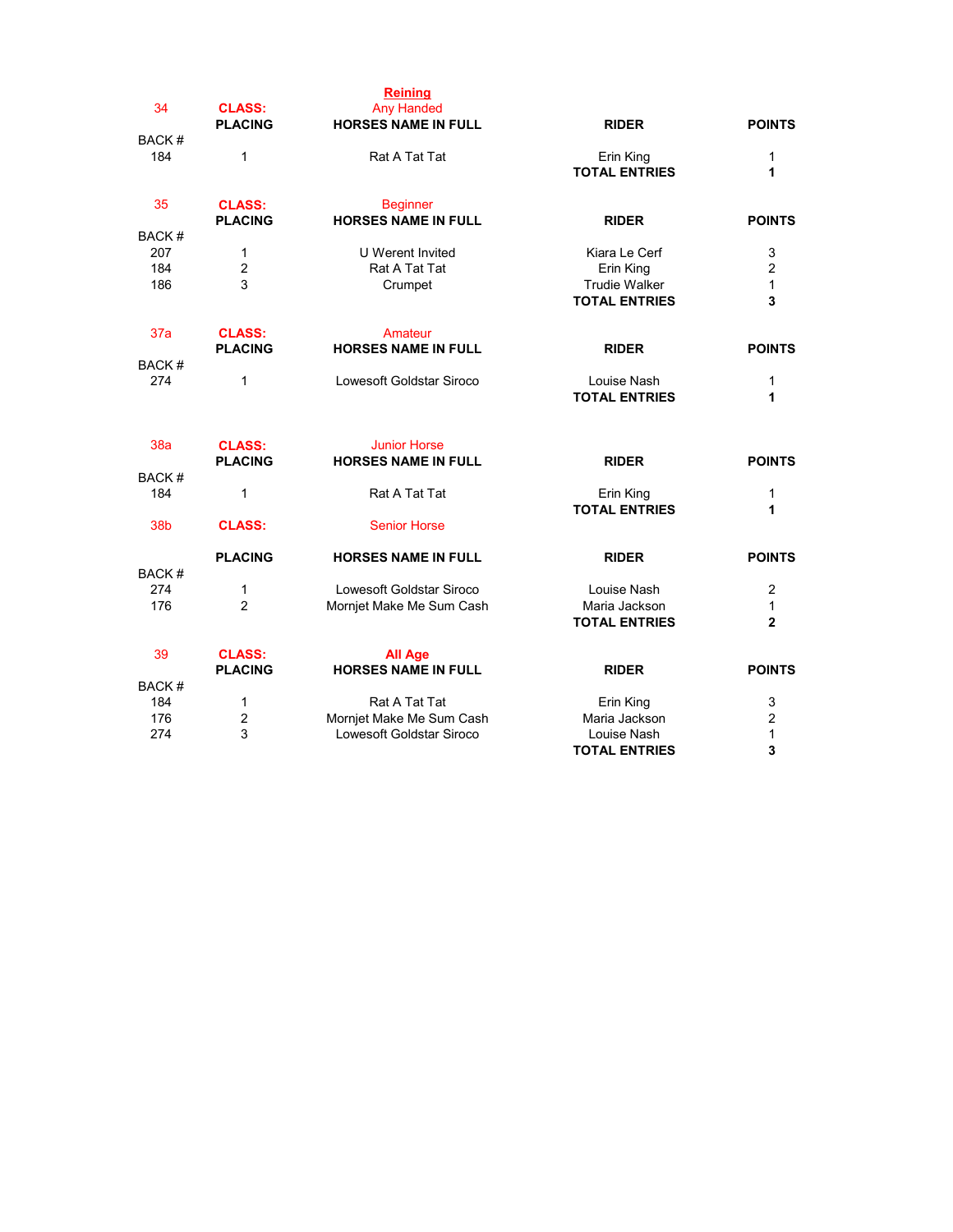#### NEW ENGLAND QUARTER HORSE ASSOCIATION JUNE SHOW

Judge: Debra Watson Location: Paceway, Tamworth Date: Sunday 27th June, 2021

| 40                               | <b>CLASS:</b><br><b>PLACING</b>                  | Any other breed HALTER (Filly/Mare)<br><b>HORSE</b>  | <b>RIDER/HANDLER</b>                                       | <b>POINTS</b>    |
|----------------------------------|--------------------------------------------------|------------------------------------------------------|------------------------------------------------------------|------------------|
| <b>Back Number</b><br>186<br>116 | 1<br>$\overline{2}$                              | Crumpet<br>Elle                                      | <b>Trudie Walker</b><br>Carley Hinton                      | $\mathbf 2$<br>1 |
|                                  |                                                  |                                                      | <b>TOTAL ENTRIES</b>                                       | $\mathbf{2}$     |
| 43                               | <b>Youth Halter - Any Breed</b><br><b>CLASS:</b> | Mare 3 Yr & Over                                     |                                                            |                  |
|                                  | <b>PLACING</b>                                   | <b>HORSE</b>                                         | <b>RIDER/HANDLER</b>                                       | <b>POINTS</b>    |
| <b>Back Number</b><br>116        | 1                                                | Elle                                                 | <b>Carley Hinton</b><br><b>TOTAL ENTRIES</b>               | 1<br>1           |
| 44                               | <b>CLASS:</b><br><b>PLACING</b>                  | <b>Gelding 3 Yr &amp; Over</b><br><b>HORSE</b>       | <b>RIDER/HANDLER</b>                                       | <b>POINTS</b>    |
| <b>Back Number</b><br>191        | 1                                                | Mandalong Wango                                      | <b>Dylan Power</b><br><b>TOTAL ENTRIES</b>                 | 1<br>1           |
| 50                               | <b>CLASS:</b>                                    | <b>QH (AQHA REG) Halter</b><br><b>Yearling Colt</b>  |                                                            |                  |
|                                  | <b>PLACING</b>                                   | <b>HORSE</b>                                         | RIDER/HANDLER                                              | <b>POINTS</b>    |
| <b>Back Number</b><br>246        | 1                                                | Smooth Blue Denim                                    | Maria Jackson<br><b>TOTAL ENTRIES</b>                      | 1<br>1           |
| 52                               | <b>CLASS:</b><br><b>PLACING</b>                  | <b>4yr &amp; Over Stallion</b><br><b>HORSE</b>       | RIDER/HANDLER                                              | <b>POINTS</b>    |
| <b>Back Number</b><br>274        | 1                                                | Lowesoft Goldstar Siroco                             | Louise Nash<br><b>TOTAL ENTRIES</b>                        | 1<br>1           |
|                                  |                                                  | <b>CHAMPION/RESERVE COLT/STALLION</b>                |                                                            |                  |
|                                  | <b>PLACING</b>                                   | <b>HORSE</b>                                         | <b>RIDER/HANDLER</b>                                       |                  |
| <b>Back Number</b><br>246<br>274 |                                                  | Smooth Blue Denim<br><b>Lowesoft Goldstar Siroco</b> | Maria Jackson<br>Louise Nash                               |                  |
| <b>54A</b>                       | <b>CLASS:</b><br><b>PLACING</b>                  | 2Yr & 3Yr Gelding<br><b>HORSE</b>                    | <b>RIDER/HANDLER</b>                                       |                  |
| <b>Back Number</b><br>268<br>272 | 1<br>$\overline{2}$                              | DP Linedancin<br>El Camino Goldstar Amigo            | <b>Tracy Foster</b><br>Louise Nash<br><b>TOTAL ENTRIES</b> | 2<br>1<br>2      |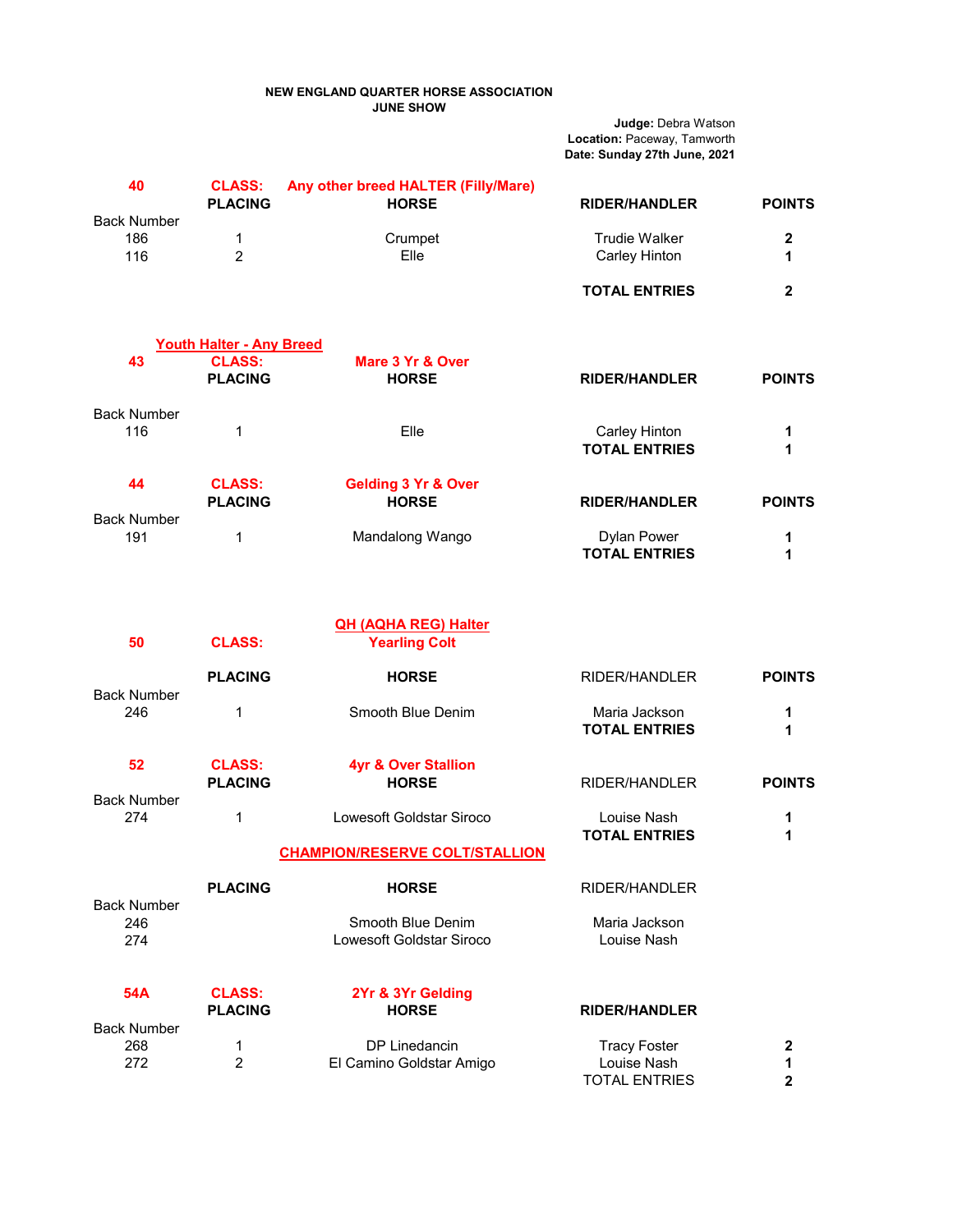| 55                               | <b>CLASS:</b><br><b>PLACING</b>           | 4 Yr & Over Gelding<br><b>HORSE</b>                 | <b>RIDER/HANDLER</b>                         |               |
|----------------------------------|-------------------------------------------|-----------------------------------------------------|----------------------------------------------|---------------|
| <b>Back Number</b><br>207        | 1                                         | U Werent Invited                                    | Kiara Le Cerf                                | 1             |
|                                  |                                           |                                                     | <b>TOTAL ENTRIES</b>                         | 1             |
|                                  |                                           | <b>CHAMPION/RESERVE GELDING</b>                     |                                              |               |
|                                  | <b>PLACING</b>                            | <b>HORSE</b>                                        | <b>RIDER/HANDLER</b>                         |               |
| <b>Back Number</b><br>207<br>268 |                                           | U Werent Invited<br>DP Linedancin                   | Kiara Le Cerf<br><b>Tracy Foster</b>         |               |
|                                  |                                           | <b>GRAND CHAMPION QH</b>                            |                                              |               |
|                                  | <b>PLACING</b>                            | <b>HORSE</b>                                        | <b>RIDER/HANDLER</b>                         |               |
| <b>Back Number</b><br>246        |                                           | Smooth Blue Denim                                   | Maria Jackson                                |               |
| 56                               | <b>QH Amateur Halter</b><br><b>CLASS:</b> | <b>Amateur Gelding 3y &amp; under</b>               |                                              |               |
|                                  | <b>PLACING</b>                            | <b>HORSE</b>                                        | RIDER/HANDLER                                | <b>POINTS</b> |
| <b>Back Number</b><br>268        | 1                                         | DP Linedancin                                       | <b>Tracy Foster</b><br><b>TOTAL ENTRIES;</b> | 1<br>1        |
|                                  |                                           | <b>CHAMPION/RESERVE AMATEUR GELDING</b>             |                                              |               |
|                                  | <b>PLACING</b>                            | <b>HORSE</b>                                        | RIDER/HANDLER                                |               |
| <b>Back Number</b><br>268        |                                           | DP Linedancin                                       | <b>Tracy Foster</b>                          |               |
| 60                               | <b>CLASS:</b><br><b>PLACING</b>           | <b>Amateur Colt 3Yr &amp; Under</b><br><b>HORSE</b> | <b>RIDER/HANDLER</b>                         | <b>POINTS</b> |
| <b>Back Number</b><br>246        | 1                                         | Smooth Blue Denim                                   | Maria Jackson<br><b>TOTAL ENTRIES</b>        | 1<br>1        |
|                                  |                                           | <b>CHAMPION/RESERVE COLT/STALLION</b>               |                                              |               |
|                                  | <b>PLACING</b>                            | <b>HORSE</b>                                        | <b>RIDER/HANDLER</b>                         |               |
| <b>Back Number</b><br>246        |                                           | Smooth Blue Denim                                   | Maria Jackson                                |               |
|                                  |                                           |                                                     |                                              |               |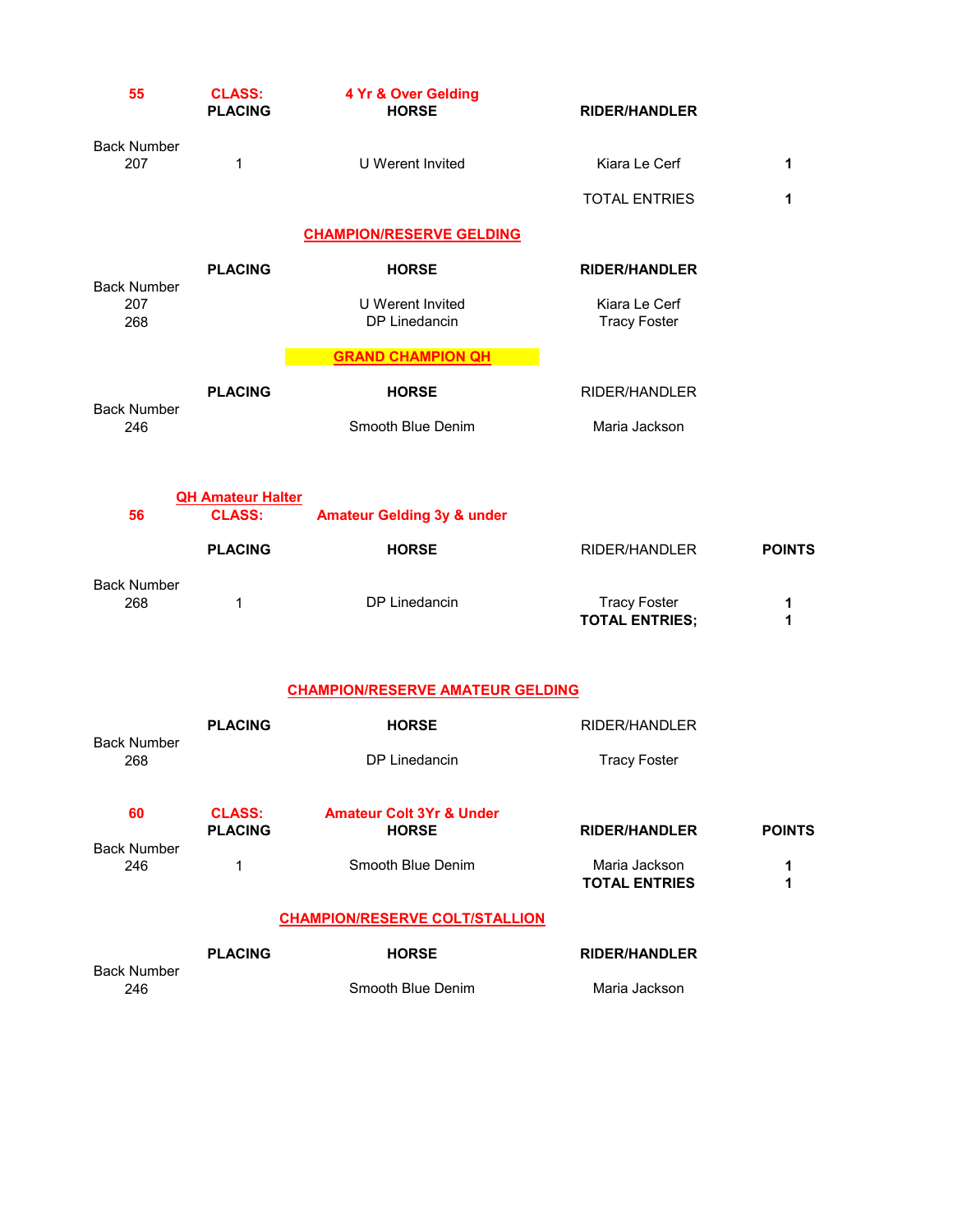| 64                        | <b>CLASS:</b>  | <b>Paint PHAA Reg Halter</b><br>4yr & Over Mare       |                                           |               |
|---------------------------|----------------|-------------------------------------------------------|-------------------------------------------|---------------|
|                           | <b>PLACING</b> | <b>HORSE</b>                                          | <b>RIDER/HANDLER</b>                      | <b>POINTS</b> |
| <b>Back Number</b><br>117 | 1              | Wayouts Royal Gift                                    | Elizabeth Wagner<br><b>TOTAL ENTRIES:</b> | 1<br>1        |
|                           |                | <b>CHAMPION/RESERVE FILLY/MARE</b>                    |                                           |               |
| <b>Back Number</b>        | <b>PLACING</b> | <b>HORSE</b>                                          | <b>RIDER/HANDLER</b>                      |               |
| 117                       |                | <b>Wayouts Royal Gift</b>                             | Elizabeth Wagner                          |               |
|                           |                | <b>GRAND CHAMPION PAINT</b>                           |                                           |               |
| <b>Back Number</b>        | <b>PLACING</b> | <b>HORSE</b>                                          | <b>RIDER/HANDLER</b>                      |               |
| 117                       |                | Wayouts Royal Gift                                    | Elizabeth Wagner                          |               |
|                           |                |                                                       |                                           |               |
| 72                        | <b>CLASS:</b>  | <b>Paint Amateur Halter</b><br>4yr & Over Mare        |                                           |               |
| <b>Back Number</b>        | <b>PLACING</b> | <b>HORSE</b>                                          | <b>RIDER/HANDLER</b>                      | <b>POINTS</b> |
| 117                       | 1              | Wayouts Royal Gift                                    | Elizabeth Wagner<br><b>TOTAL ENTRIES</b>  | 1<br>1        |
|                           | <b>PLACING</b> | <b>CHAMPION/RESERVE AMATEUR PAINT</b><br><b>HORSE</b> | <b>RIDER/HANDLER</b>                      |               |
| <b>Back Number</b>        |                |                                                       |                                           |               |
| 117                       |                | Wayouts Royal Gift                                    | Elizabeth Wagner                          |               |
| 85                        | <b>CLASS:</b>  | 4 yr & over gelding                                   |                                           |               |
| <b>Back Number</b>        | <b>PLACING</b> | <b>HORSE</b>                                          | <b>RIDER/HANDLER</b>                      | <b>POINTS</b> |
| 118                       | 1              | Ima Good Krymsun                                      | Linda Café<br><b>TOTAL ENTRIES</b>        | 1<br>1        |
|                           |                | <b>CHAMPION/RESERVE GELDING</b>                       |                                           |               |
| <b>Back Number</b>        | <b>PLACING</b> | <b>HORSE</b>                                          | <b>RIDER/HANDLER</b>                      |               |
| 118                       |                | Ima Good Krymsun                                      | Linda Café                                |               |
|                           | <b>PLACING</b> | <b>GRAND CHAMPION PAINT BRED</b><br><b>HORSE</b>      | <b>RIDER/HANDLER</b>                      |               |
| <b>Back Number</b><br>118 |                | Ima Good Krymsun                                      | Linda Café                                |               |
|                           |                |                                                       |                                           |               |
| 88                        | <b>CLASS:</b>  | <b>Paint Bred Amateur Halter</b><br><b>Gelding</b>    |                                           |               |
|                           | <b>PLACING</b> | <b>HORSE</b>                                          | <b>RIDER/HANDLER</b>                      | <b>POINTS</b> |
| <b>Back Number</b><br>118 | 1              | Ima Good Krymsun                                      | Linda Café<br><b>TOTAL ENTRIES</b>        | 1<br>1        |
|                           |                | <b>CHAMPION/RESERVE AM PAINT BRED</b>                 |                                           |               |
|                           | <b>PLACING</b> | <b>HORSE</b>                                          | <b>RIDER/HANDLER</b>                      |               |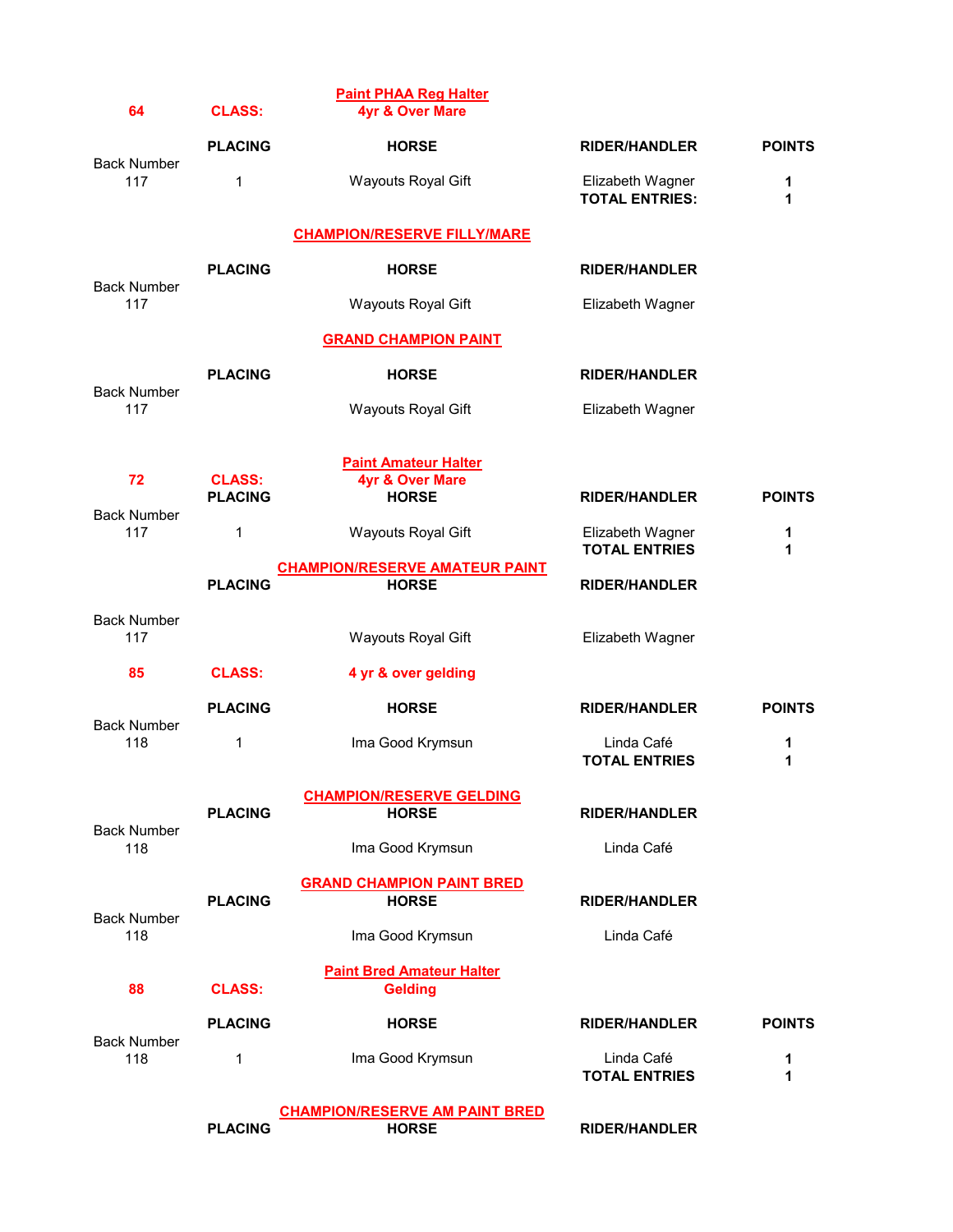| 118                       |                | Ima Good Krymsun                     | Linda Café                             |               |
|---------------------------|----------------|--------------------------------------|----------------------------------------|---------------|
|                           |                | <b>APPALOOSA (AAA Reg) Halter</b>    |                                        |               |
| 90                        | <b>CLASS:</b>  | 2yr & 3yr Filly                      |                                        |               |
|                           | <b>PLACING</b> | <b>HORSE</b>                         | <b>RIDER/HANDLER</b>                   | <b>POINTS</b> |
| <b>Back Number</b><br>147 | 1              | <b>HMF</b> Incandescent              | Jessica Hinton<br><b>TOTAL ENTRIES</b> | 1<br>1        |
|                           |                | <b>CHAMPION/RESERVE AM APPALOOSA</b> |                                        |               |
|                           | <b>PLACING</b> | <b>HORSE</b>                         | <b>RIDER/HANDLER</b>                   |               |
| <b>Back Number</b><br>147 |                | <b>HMF</b> Incandescent              | Jessica Hinton                         |               |
|                           |                | <b>GRAND CHAMPION APPALOOSA</b>      |                                        |               |
|                           | <b>PLACING</b> | <b>HORSE</b>                         | <b>RIDER/HANDLER</b>                   |               |
| <b>Back Number</b><br>147 |                | <b>HMF</b> Incandescent              | Jessica Hinton                         |               |
|                           |                | <b>SUPREME OPEN HALTER</b>           |                                        |               |
|                           | <b>PLACING</b> | <b>HORSE</b>                         | <b>RIDER/HANDLER</b>                   |               |
| <b>Back Number</b><br>147 |                | <b>HMF</b> Incandescent              | Jessica Hinton                         |               |
|                           |                |                                      |                                        |               |

Back Number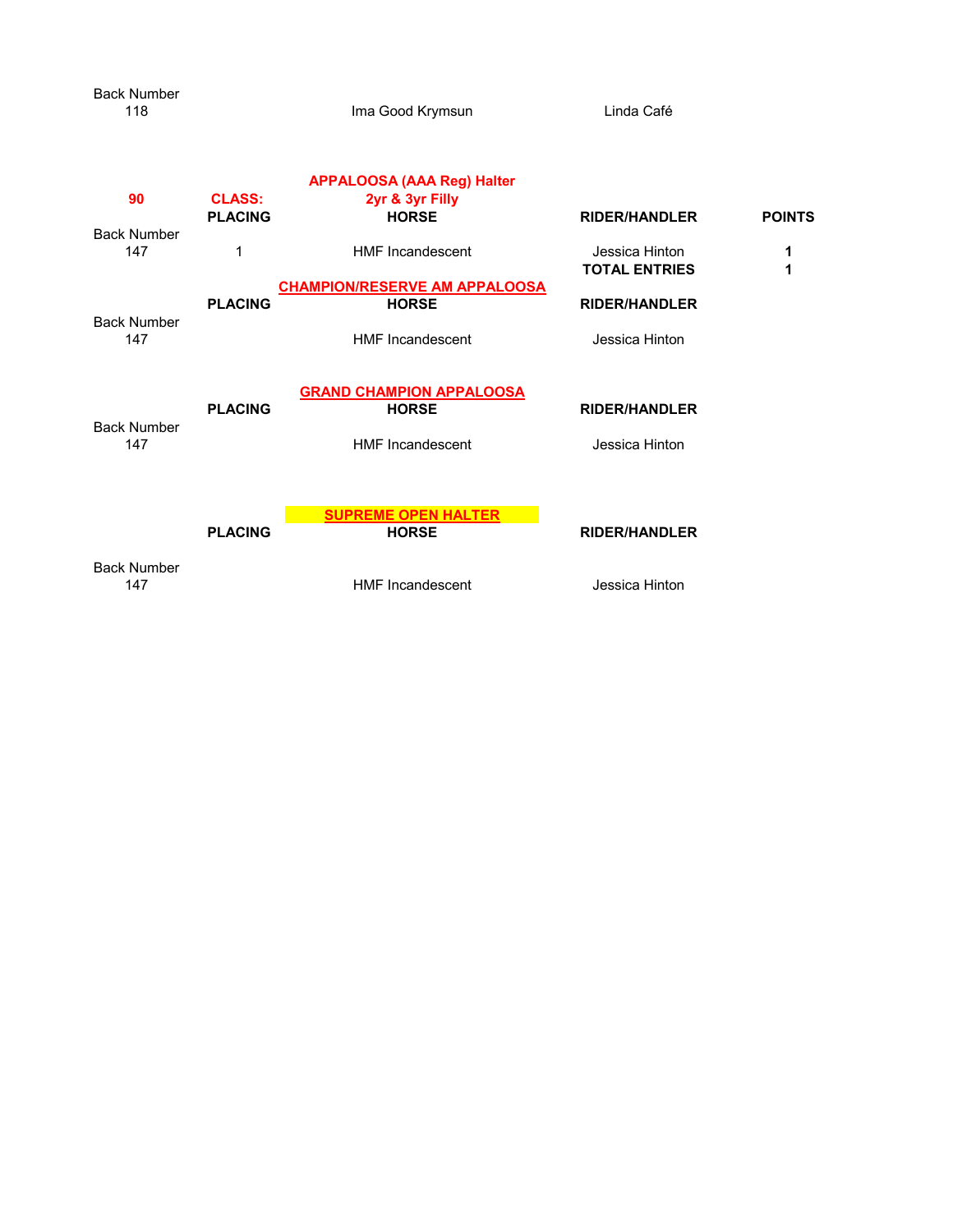| 101                       | <b>CLASS:</b><br><b>PLACING</b> | <b>Showmanship</b><br>Youth (5 to 18yr)<br><b>HORSE</b> | <b>RIDER/HANDLER</b>                  | <b>POINTS</b>           |
|---------------------------|---------------------------------|---------------------------------------------------------|---------------------------------------|-------------------------|
| <b>Back Number</b>        |                                 |                                                         |                                       |                         |
| 191                       | 1                               | Mandalong Wango                                         | Dylan Power<br><b>TOTAL ENTRIES</b>   | 1<br>1                  |
| 103                       | <b>CLASS:</b><br><b>PLACING</b> | <b>Beginner</b><br><b>HORSE</b>                         | <b>RIDER/HANDLER</b>                  | <b>POINTS</b>           |
| <b>Back Number</b>        |                                 |                                                         |                                       |                         |
| 207                       | 1                               | U Werent Invited                                        | Kiara Le Cerf                         | 3                       |
| 186                       | $\overline{c}$                  | Crumpet                                                 | <b>Trudie Walker</b>                  | $\overline{\mathbf{2}}$ |
| 274                       | 3                               | Lowesoft Goldstar Siroco                                | Louise Nash<br><b>TOTAL ENTRIES</b>   | $\mathbf{1}$<br>3       |
| 104                       | <b>CLASS:</b>                   | <b>Select Amateur</b>                                   |                                       |                         |
|                           | <b>PLACING</b>                  | <b>HORSE</b>                                            | <b>RIDER/HANDLER</b>                  | <b>POINTS</b>           |
| <b>Back Number</b>        |                                 |                                                         |                                       |                         |
| 118                       | 1                               | Ima Good Krymsun                                        | Linda Café                            | 3                       |
| 166                       | $\overline{2}$                  | <b>Gentle Persuation</b>                                | Debbie Baker                          | $\bf 2$                 |
| 117                       | 3                               | <b>Wayouts Royal Gift</b>                               | Elizabeth Wagner                      | $\mathbf{1}$            |
|                           |                                 |                                                         | <b>TOTAL ENTRIES</b>                  | 3                       |
|                           | <b>Lungeline</b>                |                                                         |                                       |                         |
| 105                       | <b>CLASS:</b>                   | <b>Yearling</b>                                         |                                       |                         |
|                           | <b>PLACING</b>                  | <b>HORSE</b>                                            | <b>RIDER/HANDLER</b>                  | <b>POINTS</b>           |
| <b>Back Number</b>        |                                 |                                                         |                                       |                         |
| 246                       | 1                               | Smooth Blue Denim                                       | Maria Jackson<br><b>TOTAL ENTRIES</b> | 1<br>1                  |
| 108                       | <b>CLASS:</b>                   | <b>Led Show Hunter</b>                                  |                                       |                         |
|                           | <b>PLACING</b>                  | <b>HORSE</b>                                            | <b>RIDER/HANDLER</b>                  | <b>POINTS</b>           |
| <b>Back Number</b>        |                                 |                                                         |                                       |                         |
| 186                       | 1                               | Crumpet                                                 | <b>Trudie Walker</b>                  | $\boldsymbol{2}$        |
| 207                       | $\overline{2}$                  | U Werent Invited                                        | Kiara Le Cerf                         | 1                       |
|                           |                                 |                                                         | <b>TOTAL ENTRIES</b>                  | $\overline{\mathbf{2}}$ |
|                           | <b>Hunter In Hand</b>           |                                                         |                                       |                         |
| 109                       | <b>CLASS:</b>                   | Yearling                                                |                                       |                         |
|                           | <b>PLACING</b>                  | <b>HORSE</b>                                            | <b>RIDER/HANDLER</b>                  | <b>POINTS</b>           |
| <b>Back Number</b><br>246 | 1                               | Smooth Blue Denim                                       | Maria Jackson                         | 1                       |
|                           |                                 |                                                         | <b>TOTAL ENTRIES</b>                  | 1                       |
| 111                       | <b>CLASS:</b>                   | <b>Junior Horse</b>                                     |                                       |                         |
|                           | <b>PLACING</b>                  | <b>HORSE</b>                                            | <b>RIDER/HANDLER</b>                  | <b>POINTS</b>           |
| <b>Back Number</b>        |                                 |                                                         |                                       |                         |
| 268                       | 1                               | DP Linedancin                                           | <b>Tracy Foster</b>                   | 1                       |
|                           |                                 |                                                         | <b>TOTAL ENTRIES</b>                  | 1                       |
| 112                       | <b>CLASS:</b>                   | <b>Senior Horse</b>                                     |                                       |                         |
|                           | <b>PLACING</b>                  | <b>HORSE</b>                                            | <b>RIDER/HANDLER</b>                  | <b>POINTS</b>           |
| <b>Back Number</b>        |                                 |                                                         |                                       |                         |
| 118                       | 1                               | Ima Good Krymsun                                        | Linda Café                            | 3                       |
| 207                       | 2                               | U Werent Invited                                        | Kiara Le Cerf                         | 2                       |
| 117                       | 3                               | <b>Wayouts Royal Gift</b>                               | Elizabeth Wagner                      | 1                       |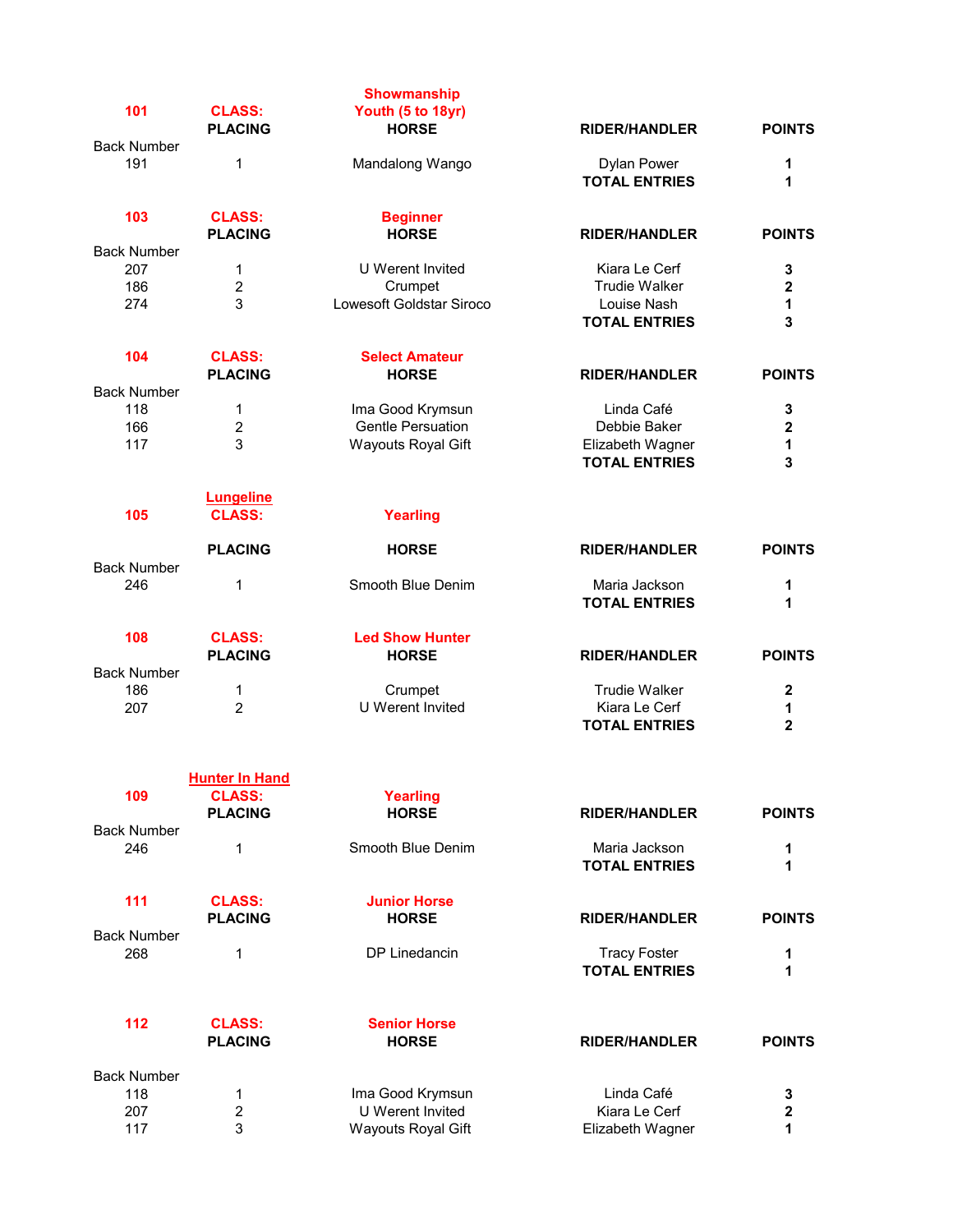TOTAL ENTRIES 3

| 113                       | <b>CLASS:</b><br><b>PLACING</b> | <b>Beginner</b><br><b>HORSE</b> | <b>RIDER/HANDLER</b>                         | <b>POINTS</b>           |
|---------------------------|---------------------------------|---------------------------------|----------------------------------------------|-------------------------|
| <b>Back Number</b><br>186 | 1                               | Crumpet                         | <b>Trudie Walker</b><br><b>TOTAL ENTRIES</b> | 1<br>1                  |
|                           | <b>HUNTER UNDER SADDLE</b>      |                                 |                                              |                         |
| 115                       | <b>CLASS:</b>                   | <b>Beginner Walk/Trot</b>       |                                              |                         |
|                           | <b>PLACING</b>                  | <b>HORSE</b>                    | <b>RIDER/HANDLER</b>                         | <b>POINTS</b>           |
| <b>Back Number</b>        |                                 |                                 |                                              |                         |
| 207                       | $\mathbf{1}$                    | U Werent Invited                | Kiara Le Cerf                                | $\mathbf 2$             |
| 186                       | $\overline{2}$                  | Crumpet                         | <b>Trudie Walker</b><br><b>TOTAL ENTRIES</b> | 1<br>$\overline{2}$     |
|                           |                                 |                                 |                                              |                         |
| 117                       | <b>CLASS:</b>                   | Youth (7 to 18yr)               |                                              |                         |
|                           | <b>PLACING</b>                  | <b>HORSE</b>                    | <b>RIDER/HANDLER</b>                         | <b>POINTS</b>           |
| <b>Back Number</b>        |                                 |                                 |                                              |                         |
| 191                       | 1                               | Mandalong Wango                 | <b>Dylan Power</b><br><b>TOTAL ENTRIES</b>   | 1<br>1                  |
| 121                       | <b>CLASS:</b>                   | <b>Beginner</b>                 |                                              |                         |
|                           | <b>PLACING</b>                  | <b>HORSE</b>                    | <b>RIDER/HANDLER</b>                         | <b>POINTS</b>           |
| <b>Back Number</b>        |                                 |                                 |                                              |                         |
| 207                       | $\mathbf 1$                     | U Werent Invited                | Kiara Le Cerf                                | $\overline{\mathbf{2}}$ |
| 186                       | $\overline{2}$                  | Crumpet                         | <b>Trudie Walker</b>                         | 1                       |
|                           |                                 |                                 | <b>TOTAL ENTRIES</b>                         | 1                       |
| 123                       | <b>CLASS:</b>                   | <b>Senior Horse</b>             |                                              |                         |
|                           | <b>PLACING</b>                  | <b>HORSE</b>                    | <b>RIDER/HANDLER</b>                         | <b>POINTS</b>           |
| <b>Back Number</b>        |                                 |                                 |                                              |                         |
| 118                       | 1                               | Ima Good Krymsun                | Linda Café                                   | 3                       |
| 166                       | $\overline{2}$                  | <b>Gentle Persuation</b>        | Debbie Baker                                 | $\mathbf{2}$            |
| 117                       | 3                               | <b>Wayouts Royal Gift</b>       | Elizabeth Wagner<br><b>TOTAL ENTRIES</b>     | 1<br>3                  |
|                           |                                 |                                 |                                              |                         |
| 124                       | <b>CLASS:</b>                   | <b>Select Amateur</b>           |                                              |                         |
|                           | <b>PLACING</b>                  | <b>HORSE</b>                    | <b>RIDER/HANDLER</b>                         | <b>POINTS</b>           |
| <b>Back Number</b>        |                                 |                                 |                                              |                         |
| 166                       | 1                               | <b>Gentle Persuation</b>        | Debbie Baker                                 | 3                       |
| 118                       | 2                               | Ima Good Krymsun                | Linda Café                                   | $\mathbf{2}$            |
| 117                       | 3                               | Wayouts Royal Gift              | Elizabeth Wagner<br><b>TOTAL ENTRIES</b>     | 1<br>3                  |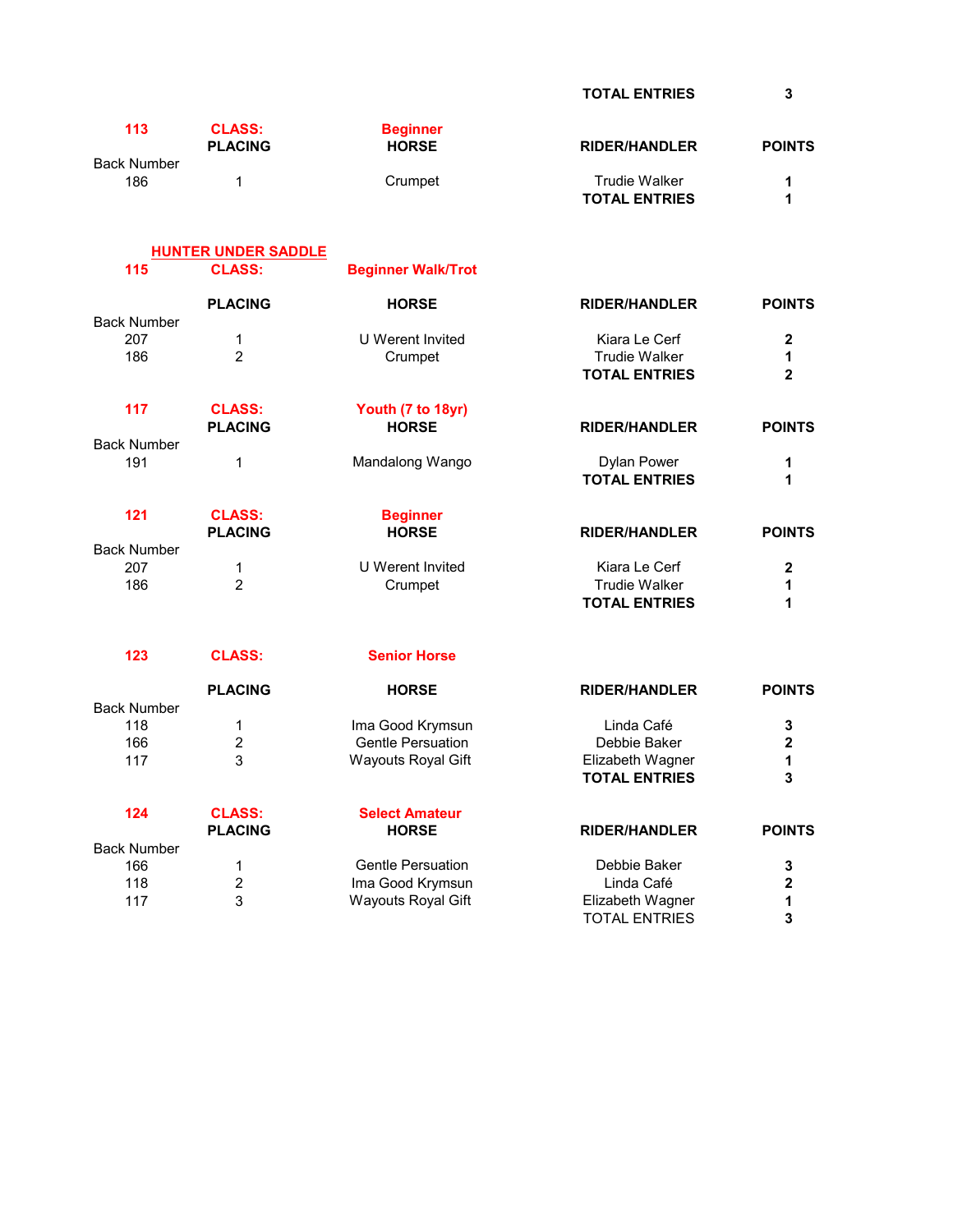|                    | <b>Hunt Seat Equitation</b>         |                                   |                                                               |                                       |
|--------------------|-------------------------------------|-----------------------------------|---------------------------------------------------------------|---------------------------------------|
| 125                | <b>CLASS:</b>                       | Youth (7 to 18yr)                 |                                                               |                                       |
|                    | <b>PLACING</b>                      | <b>HORSE</b>                      | <b>RIDER/HANDLER</b>                                          | <b>POINTS</b>                         |
| <b>Back Number</b> |                                     |                                   |                                                               |                                       |
| 191                | 1                                   | Mandalong Wango                   | <b>Dylan Power</b><br><b>TOTAL ENTRIES</b>                    | 1<br>1                                |
| 127                | <b>CLASS:</b>                       | <b>Beginner</b>                   |                                                               |                                       |
|                    | <b>PLACING</b>                      | <b>HORSE</b>                      | <b>RIDER/HANDLER</b>                                          | <b>POINTS</b>                         |
| <b>Back Number</b> |                                     |                                   |                                                               |                                       |
| 207<br>186         | 1<br>$\overline{2}$                 | U Werent Invited<br>Crumpet       | Kiara Le Cerf<br><b>Trudie Walker</b><br><b>TOTAL ENTRIES</b> | $\boldsymbol{2}$<br>1<br>$\mathbf{2}$ |
|                    |                                     |                                   |                                                               |                                       |
| 128                | <b>CLASS:</b>                       | <b>Select Amateur</b>             |                                                               |                                       |
| <b>Back Number</b> | <b>PLACING</b>                      | <b>HORSE</b>                      | <b>RIDER/HANDLER</b>                                          | <b>POINTS</b>                         |
| 117                | 1                                   | <b>Wayouts Royal Gift</b>         | Elizabeth Wagner                                              | 3                                     |
| 118                | $\overline{2}$                      | Ima Good Krymsun                  | Linda Café                                                    | $\mathbf 2$                           |
| 166                |                                     | <b>Gentle Persuation</b>          | Debbie Baker                                                  | 1                                     |
|                    |                                     |                                   | <b>TOTAL ENTRIES</b>                                          | 3                                     |
| 129                | <b>CLASS:</b>                       | <b>EWD Walk/Trot</b>              |                                                               |                                       |
| <b>Back Number</b> | <b>PLACING</b>                      | <b>HORSE</b>                      | <b>RIDER/HANDLER</b>                                          | <b>POINTS</b>                         |
| 290                | 1                                   | Hank                              | Stephen Smith<br><b>TOTAL ENTRIES</b>                         | 1<br>1                                |
|                    |                                     |                                   |                                                               |                                       |
| 132                | <b>Ridden Hack</b><br><b>CLASS:</b> | <b>Amateur</b>                    |                                                               |                                       |
|                    | <b>PLACING</b>                      |                                   |                                                               | <b>POINTS</b>                         |
| <b>Back Number</b> |                                     | <b>HORSE</b>                      | <b>RIDER/HANDLER</b>                                          |                                       |
| 117                | 1                                   | <b>Wayouts Royal Gift</b>         | Elizabeth Wagner<br><b>TOTAL ENTRIES</b>                      | 1<br>1                                |
|                    |                                     |                                   |                                                               |                                       |
|                    | <b>Show Hunter</b>                  |                                   |                                                               |                                       |
| 134                | <b>CLASS:</b><br><b>PLACING</b>     | Youth (7 to 18yr)<br><b>HORSE</b> | <b>RIDER/HANDLER</b>                                          |                                       |
| <b>Back Number</b> |                                     |                                   |                                                               |                                       |
| 191                | 1                                   | Mandalong Wango                   | <b>Dylan Power</b><br><b>TOTAL ENTRIES</b>                    | <b>POINTS</b><br>1                    |
| 136                | <b>CLASS:</b>                       | Leadline (3 to 6yr)               |                                                               |                                       |
|                    | <b>PLACING</b>                      | <b>HORSE</b>                      | <b>RIDER/HANDLER</b>                                          | <b>POINTS</b>                         |
| <b>Back Number</b> |                                     |                                   |                                                               |                                       |
| 267                | 1                                   | Roxy                              | Jackson Spicer                                                | 1                                     |
| 267                | 1                                   | Roxy                              | Flynn Spicer                                                  | 1                                     |
|                    |                                     | *Tied first place*                |                                                               |                                       |
|                    |                                     |                                   | <b>TOTAL ENTRIES</b>                                          | $\mathbf{2}$                          |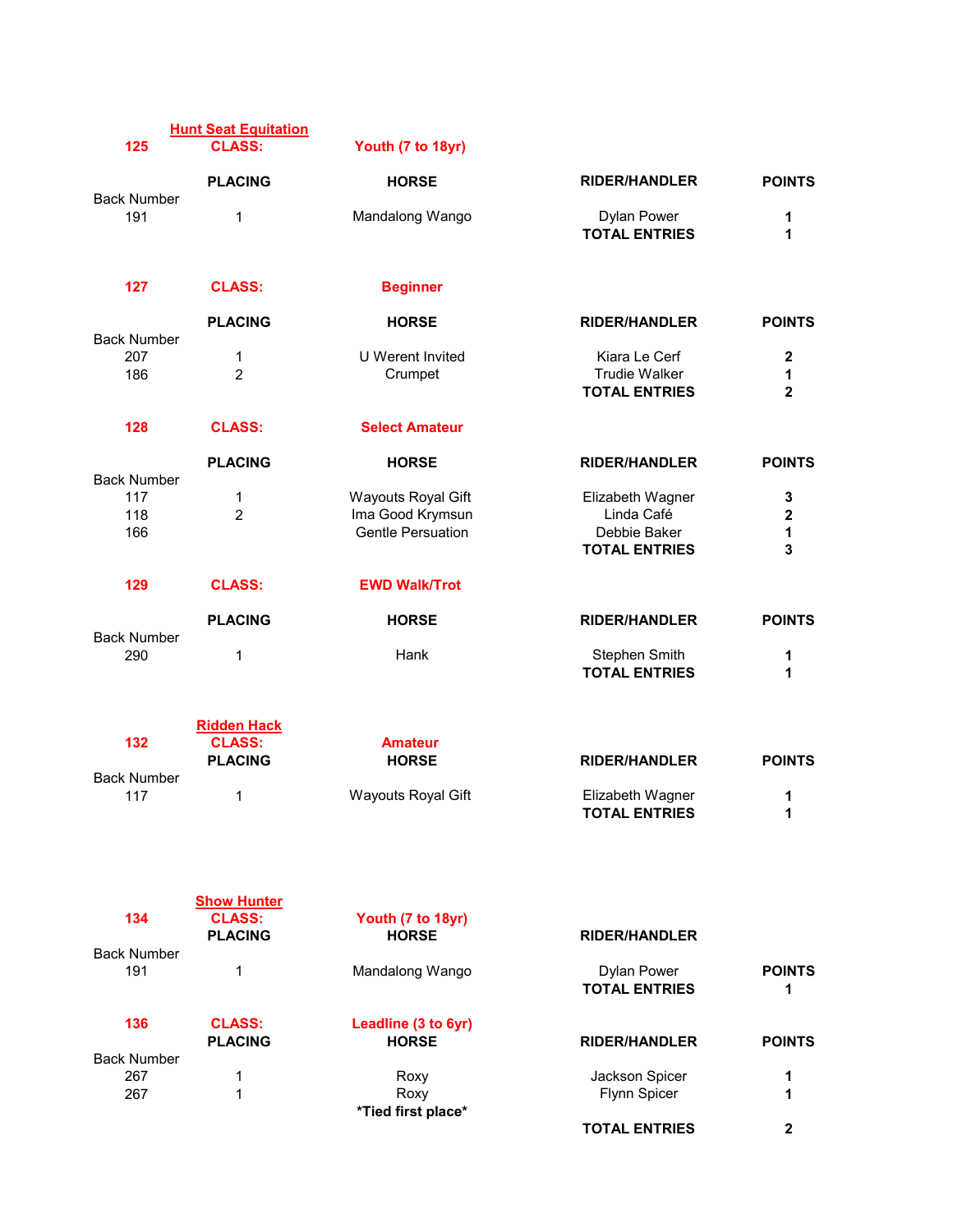| 137                       | <b>Trail</b><br><b>CLASS:</b><br><b>PLACING</b> | <b>Yearling Led</b><br><b>HORSE</b> | <b>RIDER/HANDLER</b>                        | <b>POINTS</b>    |
|---------------------------|-------------------------------------------------|-------------------------------------|---------------------------------------------|------------------|
| <b>Back Number</b>        |                                                 |                                     |                                             |                  |
| 246                       | 1                                               | Smooth Blue Denim                   | Maria Jackson<br><b>TOTAL ENTRIES</b>       | 1<br>1           |
| 139                       | <b>CLASS:</b>                                   | <b>EWD Walk/Jog</b>                 |                                             |                  |
|                           | <b>PLACING</b>                                  | <b>HORSE</b>                        | <b>RIDER/HANDLER</b>                        | <b>POINTS</b>    |
| <b>Back Number</b>        |                                                 |                                     |                                             |                  |
| 290                       | 1                                               | Hank                                | Stephen Smith<br><b>TOTAL ENTRIES</b>       | 1<br>1           |
| 142                       | <b>CLASS:</b>                                   | <b>Beginner Walk/Jog</b>            |                                             |                  |
|                           | <b>PLACING</b>                                  | <b>HORSE</b>                        | <b>RIDER/HANDLER</b>                        | <b>POINTS</b>    |
| <b>Back Number</b>        |                                                 |                                     |                                             |                  |
| 207                       | 1                                               | <b>U</b> Werent Invited             | Kiara Le Cerf                               | 3                |
| 186                       | $\overline{2}$                                  |                                     | <b>Trudie Walker</b>                        | $\mathbf{2}$     |
|                           |                                                 | Crumpet                             |                                             |                  |
| 272                       | 3                                               | El Camino Goldstar Amigo            | Louise Nash<br><b>TOTAL ENTRIES</b>         | 1<br>3           |
| 143                       | <b>CLASS:</b>                                   | <b>All Age</b>                      |                                             |                  |
|                           | <b>PLACING</b>                                  | <b>HORSE</b>                        | <b>RIDER/HANDLER</b>                        | <b>POINTS</b>    |
| <b>Back Number</b>        |                                                 |                                     |                                             |                  |
| 117                       | 1                                               | <b>Wayouts Royal Gift</b>           | Elizabeth Wagner<br><b>TOTAL ENTRIES</b>    | 1<br>1           |
| 145                       | <b>CLASS:</b><br><b>PLACING</b>                 | 2 Year Old #<br><b>HORSE</b>        | <b>RIDER/HANDLER</b>                        | <b>POINTS</b>    |
| <b>Back Number</b>        |                                                 |                                     |                                             |                  |
| 272                       | 1                                               | El Camino Goldstar Amigo            | Louise Nash<br><b>TOTAL ENTRIES</b>         | 1<br>1           |
| 148                       | <b>CLASS:</b><br><b>PLACING</b>                 | <b>Beginner</b><br><b>HORSE</b>     | <b>RIDER/HANDLER</b>                        | <b>POINTS</b>    |
| <b>Back Number</b>        |                                                 |                                     |                                             |                  |
| 207                       | 1                                               | U Werent Invited                    | Kiara Le Cerf                               | $\boldsymbol{2}$ |
| 186                       | $\overline{2}$                                  | Crumpet                             | <b>Trudie Walker</b>                        | 1                |
|                           |                                                 |                                     | <b>TOTAL ENTRIES</b>                        | $\mathbf{2}$     |
| 150                       | <b>CLASS:</b>                                   | <b>Senior Horse</b>                 |                                             |                  |
|                           | <b>PLACING</b>                                  | <b>HORSE</b>                        | <b>RIDER/HANDLER</b>                        | <b>POINTS</b>    |
| <b>Back Number</b>        |                                                 |                                     |                                             |                  |
| 117                       | 1                                               | <b>Wayouts Royal Gift</b>           | Elizabeth Wagner                            | $\bf{2}$         |
| 166                       | $\overline{2}$                                  | <b>Gentle Persuation</b>            | Debbie Baker                                | 1                |
|                           |                                                 |                                     | <b>TOTAL ENTRIES</b>                        | $\mathbf{2}$     |
| 151                       | <b>CLASS:</b>                                   | <b>Select Amateur</b>               |                                             |                  |
|                           | <b>PLACING</b>                                  | <b>HORSE</b>                        | <b>RIDER/HANDLER</b>                        | <b>POINTS</b>    |
| <b>Back Number</b>        |                                                 |                                     |                                             |                  |
| 117                       | 1                                               | Wayouts Royal Gift                  | <b>Berneice Edwards</b>                     | $\mathbf{2}$     |
| 166                       | $\overline{2}$                                  | <b>Gentle Persuation</b>            | Debbie Baker                                | 1                |
|                           |                                                 |                                     | <b>TOTAL ENTRIES</b>                        | $\overline{2}$   |
|                           | <b>Western Pleasure</b>                         |                                     |                                             |                  |
| 153                       | <b>CLASS:</b>                                   | <b>Open Walk/Jog</b>                |                                             |                  |
|                           | <b>PLACING</b>                                  | <b>HORSE</b>                        | <b>RIDER/HANDLER</b>                        | <b>POINTS</b>    |
| <b>Back Number</b><br>268 | 1                                               | DP Linedancin                       |                                             | 1                |
|                           |                                                 |                                     | <b>Tracy Foster</b><br><b>TOTAL ENTRIES</b> | 1                |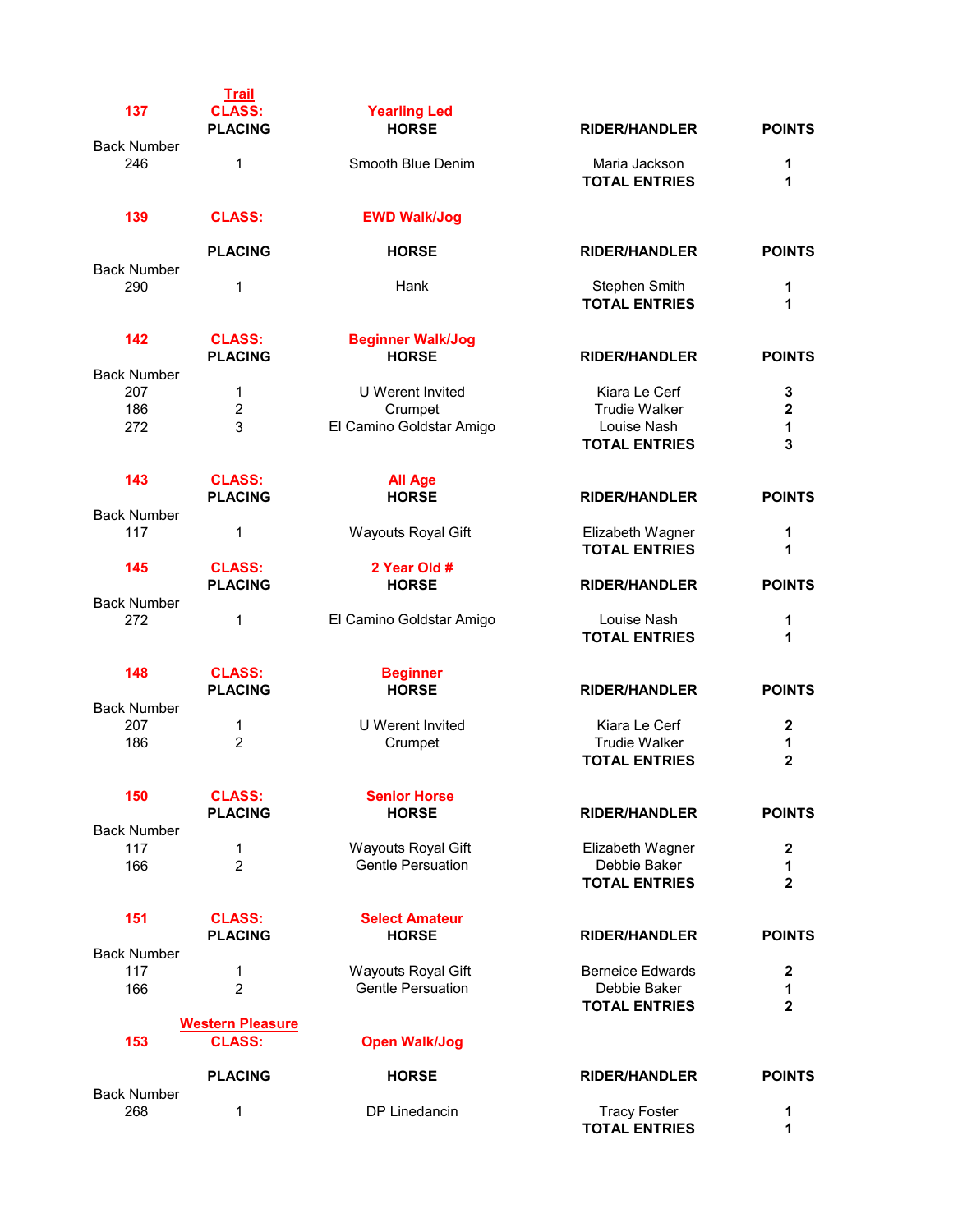| 163                | <b>CLASS:</b><br><b>PLACING</b> | <b>Senior Horse</b><br><b>HORSE</b> | <b>RIDER/HANDLER</b> | <b>POINTS</b> |
|--------------------|---------------------------------|-------------------------------------|----------------------|---------------|
| <b>Back Number</b> |                                 |                                     |                      |               |
| 166                |                                 | <b>Gentle Persuation</b>            | Debbie Baker         | 2             |
| 117                | 2                               | Wayouts Royal Gift                  | Elizabeth Wagner     |               |
|                    |                                 |                                     | <b>TOTAL ENTRIES</b> | $\mathbf{2}$  |
| 164                | <b>CLASS:</b>                   | <b>Select Amateur</b>               |                      |               |
|                    | <b>PLACING</b>                  | <b>HORSE</b>                        | <b>RIDER/HANDLER</b> | <b>POINTS</b> |
| <b>Back Number</b> |                                 |                                     |                      |               |
| 166                | 1                               | <b>Gentle Persuation</b>            | Debbie Baker         | 2             |
| 117                | 2                               | Wayouts Royal Gift                  | Elizabeth Wagner     |               |
|                    |                                 |                                     | <b>TOTAL ENTRIES</b> | 2             |